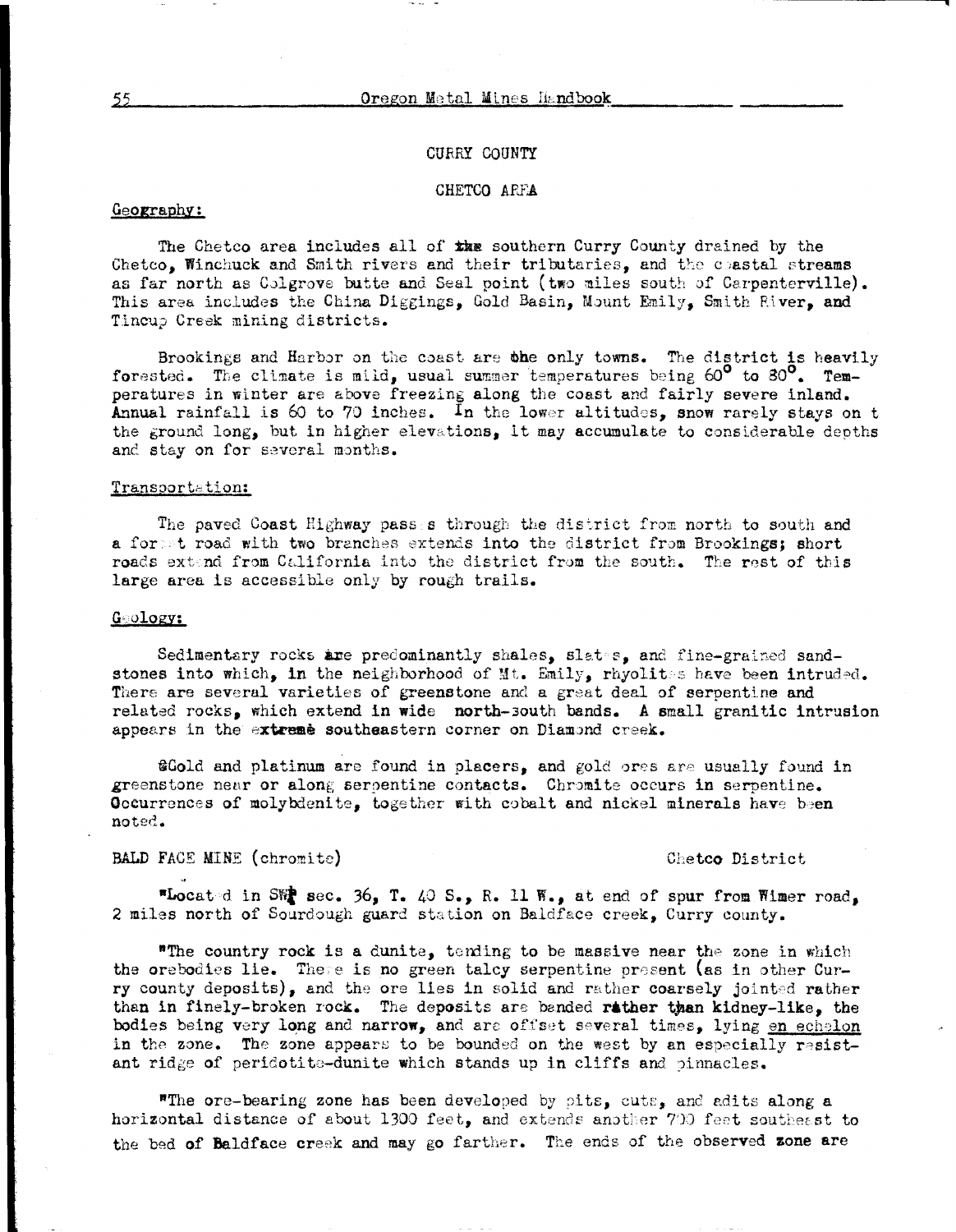2000 fest apart, and the difference in their elevation is 800 feet. The zone and the rock structures strike northwest (on an average) and dip  $45-50^{\circ}$  to the northeast.

"The orebodies vary in width from narrow seams up to over 8 feet, the average width as disclosed in the larger cuts being 5 feet. Of this width, perhaps 3 feet is of medium-grade ore and 2 feet of higher-grade ore, the latter occurring in bands up to l foot wide within the former.

"Figures supplied on tonnage shipped in 1918 give 700 tons of unsorted (40-L2 per cent chromic oxide) ore; and a small amount of hand-picked (19 per cent chromic oxide) ore. Ore-piles at present total 75-100 tons of unsorted ore.

"The Sourdough forest road from the old wimer road extends to the deposit. If the bridge over the north fork of Smith river is completed, ore could be trucked to the town of Smith River over a forest road (32 miles) and to Brookings (45 miles). At present the ore can be trucked 33 miles to the Redwood highway at Waldo Junction, and  $\sqrt{40}$  miles to Grants Pass.<sup>\*</sup> (Ref.: Allen, 38:35; U.S.G.S. **725A-35** quoted).

**BLACK BEAR PROSPECT (manganese) Chetco District** 

**Owner:** Thomas Cronin, Crescent City, California

Location: N<sub>2</sub> Sec. 14, T. 41 S., R. 11 W., about one mile S of Sourdough Camp.

Area: Three claims, hold by *cocation*, recorded at Gold Beach, Oregon. History: **Known** as the Black Beauty during the World Wsr, at which time some ore was shipped from this property.

Development: 20 feet of adit and numerous cuts, done during the 1918 activity. Assessment work only since then; there is a road to the property.<br>Geology: Dothan slates. Ore is reported to assay from  $20\% - 70\%$ 

Dothan slates. Ore is reported to assay from 20% - 70%

manganese oxide. The operators plan to install a mill during the summer of 194). Informent: Thomas Cronin 3/27/40

"This is located on the east side of the north fork of Smith river, at an elevation of 1400 feet; it lies in southeastern Curry county about one mile north of the State line. It was located in 1918 by John Taggart, James Keaton, and Reeves Costello and relocated in 1924. Its present ownership is in doubt. The deposit appears to be a replacement body along a brecciated z0ne **in** Dothan chert and jasper.

"The surface out crop on the slope of the hill is  $65-70$  feet in width and runs 150 ft. or more in a direction N.  $35^{\circ}$  W. The ore minerals are pyrolusite and manganite." The oxidized zone extending to the depth of exploration (15 feet) has considerable wad. The gangue consists of suspended chert fragments and prrous silica. The ore is reported to be of high grade, namely 72% manganese dioxide, but so far as may be seen from the exploration such high-grade ore occurs only in small masses; with depth, however, the chances for high-grade ore appears good. The development is small and consists of a cut and tunnel extending 30 feet to the east from the face of the hill; one short cross-cut extends to the north of the open cut. Observation indicates that the orebody dips about  $60^{\circ}$  southwest. A Cabin has been built south of the workings."

Note: This brief report was written many years ago by John H. Maxson, geologist..at California Institute of Technology, Pasadena. The present owners are G.T.Lewis, 5935 N.E. 16th Ave., Portland, Oregon, and associates.